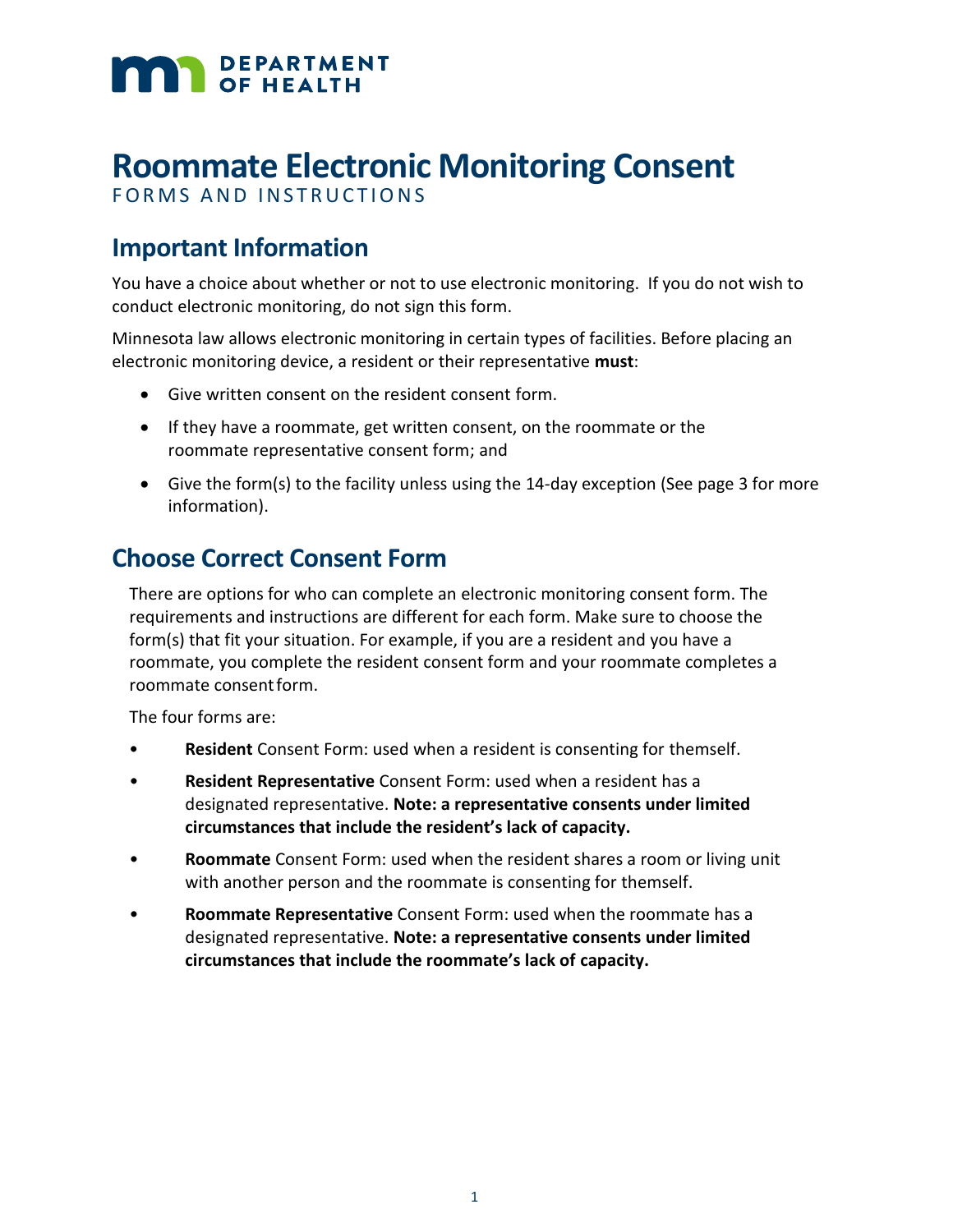# **Questions**

If you have questions, you can use any of the resources below:

- A staff member at your facility
- The Office of Ombudsman for Long-Term Care
	- o Phone: 651-431-2555 or 1-800-657-3591
	- o Email: [e.monitoring.ooltc@state.mn.us](mailto:e.monitoring.ooltc@state.mn.us)
- The Minnesota Department of Health
	- o Phone: 651-201-4101
	- o Email: [health.fpc-web@health.state.mn.us](mailto:health.fpc-web@health.state.mn.us)
- Minnesota Statut[e 144.6502](https://www.revisor.mn.gov/statutes/cite/144.6502)

## **Instructions for completing the form(s):**

#### Identification

• Print identifying information.

#### Device

- Print the make or brand name of the device.
- Enter the model number.
- Mark each box that describes something your device does.
- If you mark "Device records" or "Device broadcasts/streams," print the names and relationships of all people who will have access to the recording or streaming, for example:
	- o Mary Bunyan, daughter
	- o John Minnesota, friend

#### Conditions and Restrictions

Carefully consider if you want conditions or restrictions about when or how to use the device.

- If you want an electronic monitoring device and do not want any conditions or restrictions on when or how it is used, mark the box stating: "I choose electronic monitoring with no conditions or restrictions."
- If you choose to have conditions and restrictions about when or how to use the device, mark the box stating: "I choose electronic monitoring with the conditions marked below."
	- $\circ$  Review the list of conditions and mark the box before each condition you want.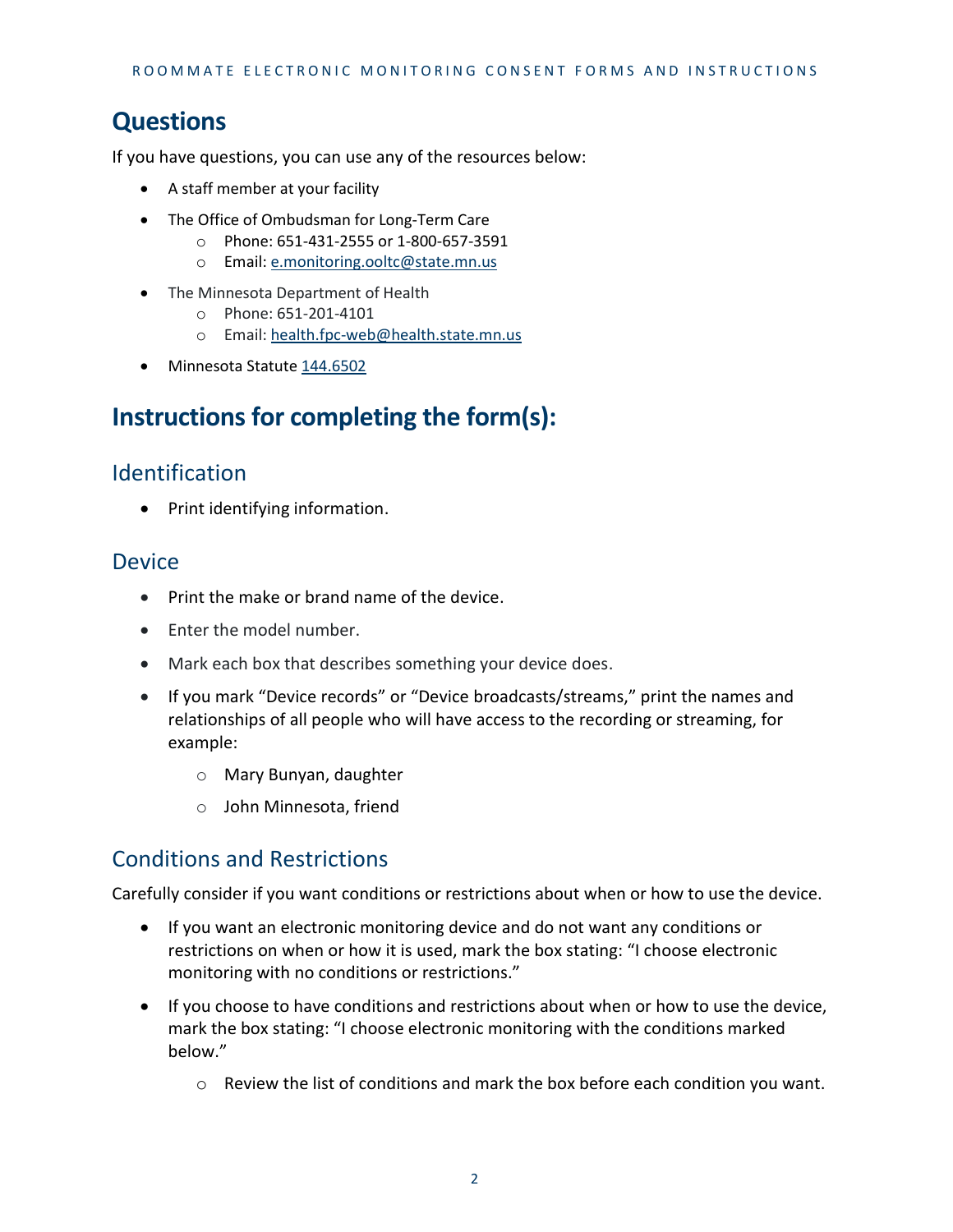- **If you choose "Turn off the device for the duration of a visit," mark a box** for each type of visitor for whom you want the device turned off. If you choose "Other visitor(s)," print specific titles or names. You may want to say "All visitors or mark the "All visitors" box.
- You may choose other conditions or restrictions not specifically listed. If you have conditions or restrictions not on the list, mark the box "Any other condition or restriction on the use of an electronic monitoring device." Describe the condition or restriction on the line (s).

#### Understanding

This section has important statements. Read them carefully. If you know what the statement means, continue to the signature section. If you are not sure what a statement means, do not sign the form yet. Ask someone to explain the statement to you first. When you understand what it means, go to the signature section.

#### Signature

- Sign your name and enter the date.
- Give the completed consent form(s) you signed to the resident.

#### Withdrawing Consent for Electronic Monitoring

#### **\*\*Only fill out this section if you give consent and later want to withdraw your consent for electronic monitoring\*\***

After you fill out a consent form, you can take away your consent at any time. To remove your consent, ask your facility to give you back the form. **NOTE:** if the device has not been in use at least 14 days, first talk to the resident who placed the device, or their representative. They may be using the 14-day exception.

- Sign your name and enter the date in the section for withdrawing consent.
- Give the form back to the facility.

#### 14-Day Exception to Notifying the Facility about Electronic Monitoring

There are situations when the resident does **not** need to notify the facility before using an electronic monitoring device. If the resident:

- 1. Fears retaliation by the facility;
- 2. Did not receive a timely written response from the facility to a concern the resident gave the facility in writing, and that concern leads you to want to use an electronic monitoring device; **or**
- 3. Already reported concerns to the Minnesota Adult Abuse Reporting Center or the police, and those concerns lead you to want to use an electronic monitoring device.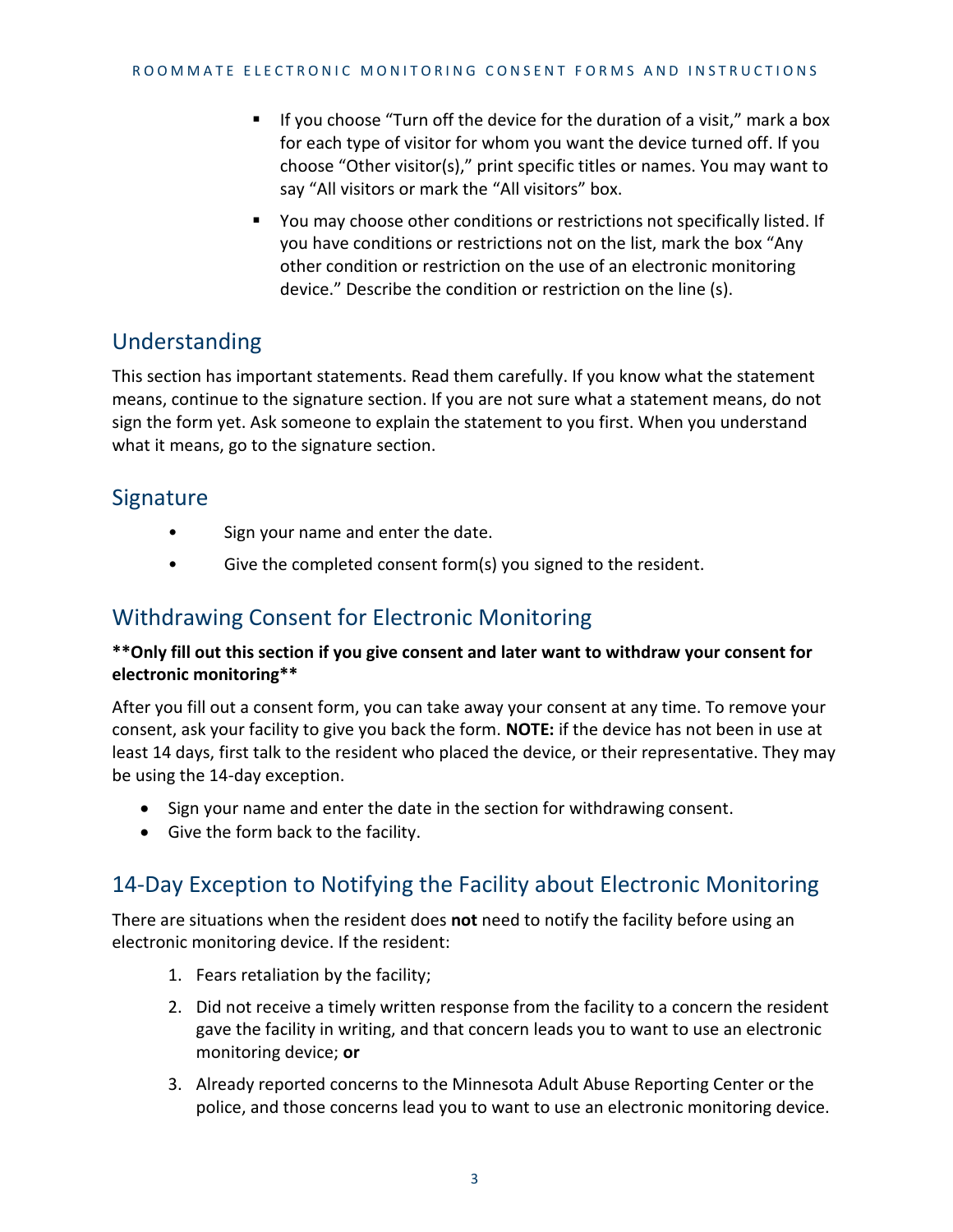If one of the three exceptions above applies, they are not required to give the facility the form before placing and using the device.

- The resident can place and use the device for up to 14 days without notifying the facility.
- The resident and their roommate, **must** still complete the consent form(s). The roommate must give to the resident the Roommate Electronic Monitoring Consent Form to use electronic monitoring in the room or living unit.
- The resident **must** timely send a completed copy of the Resident Consent form to the Office of Ombudsman for Long-Term Care (Ombudsman).
- The resident or their representative keeps the original completed consent forms, and if the resident continues electronic monitoring for more than 14 days, gives the original form to the facility by the  $15<sup>th</sup>$  day.

INSTRUCTIONS END HERE. FORM TO BE COMPLETED FOLLOWS ON NEXT PAGE.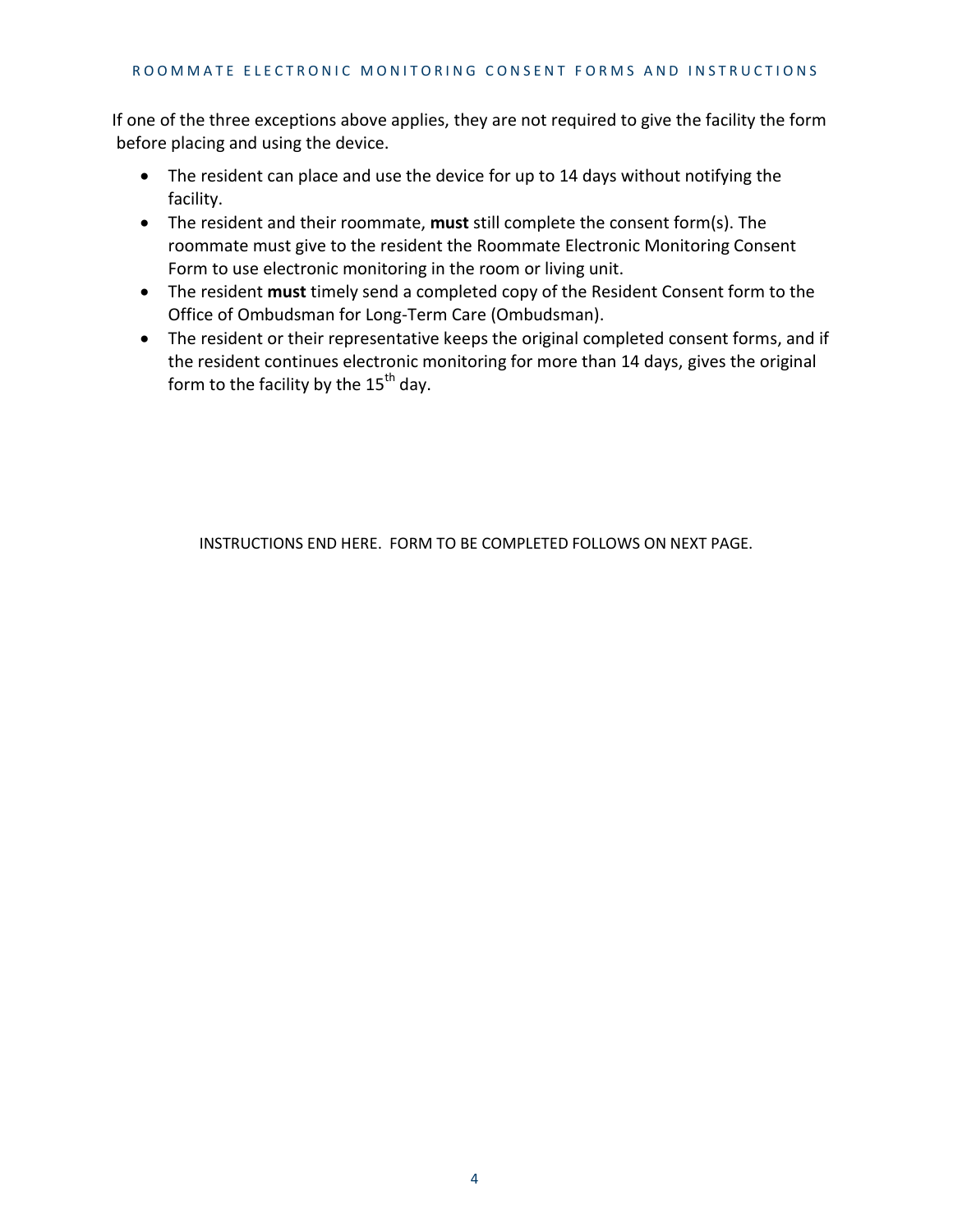### **Roommate Electronic Monitoring Consent Form**

#### Identification

|                                                                                   |  | Resident asking for consent to use electronic monitoring: _______________________                                   |  |
|-----------------------------------------------------------------------------------|--|---------------------------------------------------------------------------------------------------------------------|--|
|                                                                                   |  |                                                                                                                     |  |
|                                                                                   |  |                                                                                                                     |  |
| <b>Electronic Monitoring Device</b>                                               |  |                                                                                                                     |  |
| Make/Brand: __________________________________ Model Number: ____________________ |  |                                                                                                                     |  |
| Type: (check all that apply)                                                      |  |                                                                                                                     |  |
|                                                                                   |  | $\Box$ Device captures video $\Box$ Device captures audio<br>$\Box$ Device records $\Box$ Device broadcasts/streams |  |
|                                                                                   |  | If the device records or streams, who will have access? List the name(s) of who will have access:                   |  |

\_\_\_\_\_\_\_\_\_\_\_\_\_\_\_\_\_\_\_\_\_\_\_\_\_\_\_\_\_\_\_\_\_\_\_\_\_\_\_\_\_\_\_\_\_\_\_\_\_\_\_\_\_\_\_\_\_\_\_\_\_\_\_\_\_\_\_\_\_\_\_\_\_\_\_\_\_\_

#### Conditions and Restrictions

| $\Box$ I choose electronic monitoring with no conditions or restrictions |  |  |  |
|--------------------------------------------------------------------------|--|--|--|
|--------------------------------------------------------------------------|--|--|--|

 $\Box$  I choose electronic monitoring with the conditions marked below:

 $\Box$  Prohibit audio recording

 $\Box$  Prohibit video recording

 $\Box$  Prohibit broadcasting/streaming of audio or video

 $\Box$  Turn off the electronic monitoring device or block the visual recording component of the electronic monitoring device for the duration of an exam or procedure by a health care professional

 $\Box$  Turn off the electronic monitoring device or block the visual recording component of the electronic monitoring device while dressing, bathing or toileting

 $\Box$  Turn off the electronic monitoring device for the duration of a visit with the following:

 $\square$  Spiritual adviser/clergy

 $\Box$  Ombudsman

□ Attorney

 $\square$  Financial planner

- $\Box$  Intimate partner
- $\Box$  Other visitor(s):
- □ All visitors

 $\Box$  Any other condition or restriction on the use of the electronic monitoring device:

\_\_\_\_\_\_\_\_\_\_\_\_\_\_\_\_\_\_\_\_\_\_\_\_\_\_\_\_\_\_\_\_\_\_\_\_\_\_\_\_\_\_\_\_\_\_\_\_\_\_\_\_\_\_\_\_\_\_\_\_\_\_\_\_\_\_\_\_\_\_\_\_

\_\_\_\_\_\_\_\_\_\_\_\_\_\_\_\_\_\_\_\_\_\_\_\_\_\_\_\_\_\_\_\_\_\_\_\_\_\_\_\_\_\_\_\_\_\_\_\_\_\_\_\_\_\_\_\_\_\_\_\_\_\_\_\_\_\_\_\_\_\_\_\_